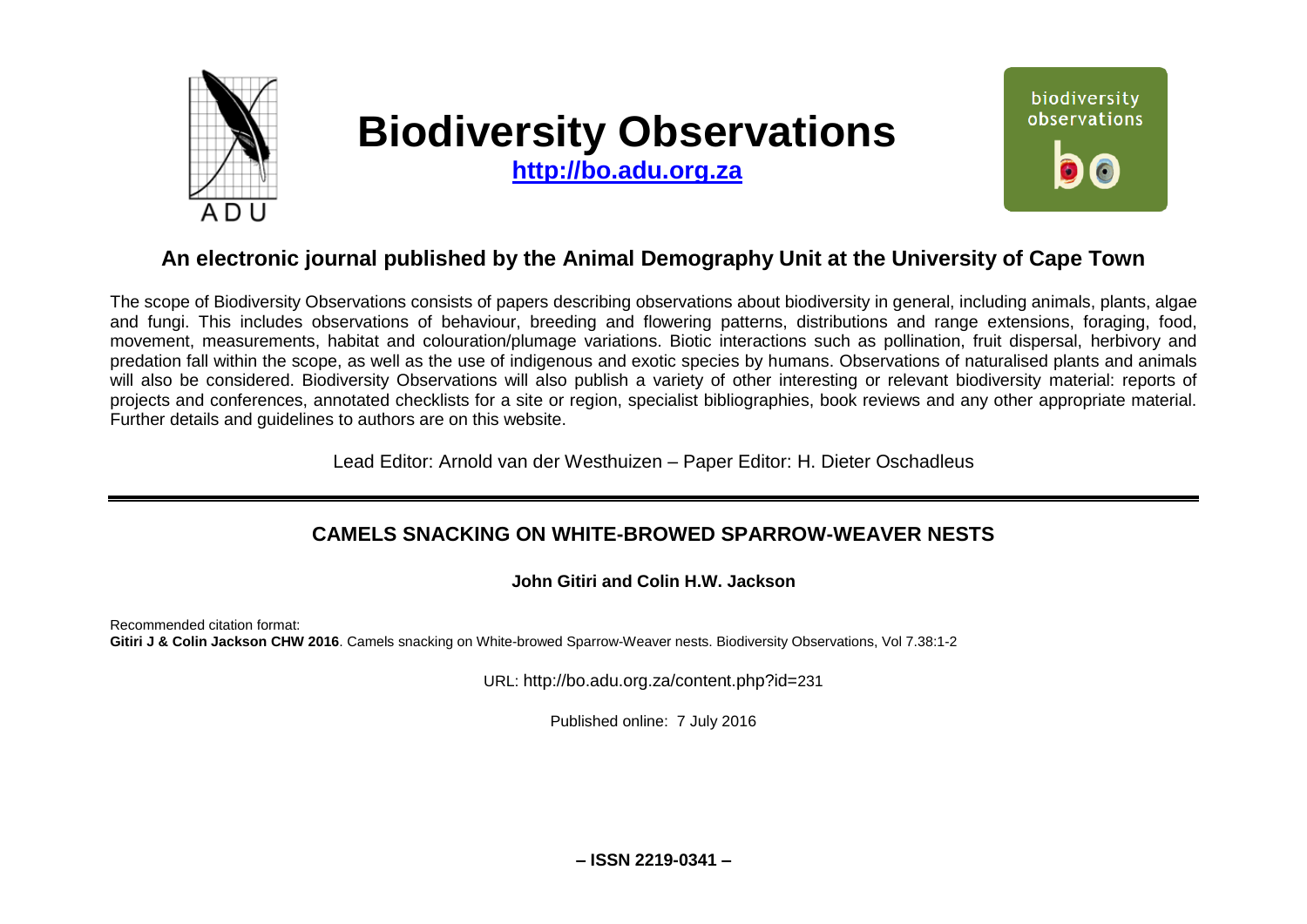

# **ECOLOGY**

## **CAMELS SNACKING ON WHITE-BROWED SPARROW-WEAVER NESTS**

*John Gitiri<sup>1</sup> and Colin H.W. Jackson<sup>2</sup>*

- 1. Ornithology Section, National Museums of Kenya, Nairobi
	- 2. A Rocha Kenya, PO Box, 383, Watamu, Kenya \*corresponding author [gitirijohn@gmail.com](mailto:gitirijohn@gmail.com)

## **INTRODUCTION**

Much has been written about the design and structure of bird nests (Sheldon & Winkler 1999), including the knots used to construct nests by those species that weave their nest (Hansell 2000). Next to nothing has been recorded about the actual consumption of nests by other animals except for a fascination in the nutritional benefits of humans eating Edible-nest Swiftlet *Aerodramus fuciphagus* nests in Thailand (Marcone 2005). Brief reference has been made to an African Elephant *Loxodonta africana* consuming 30-40 nests of Cape Weavers *Ploceus capensis* in Addo Elephant Park, South Africa (Earlé 1974) and one other report of another African Elephant systematically consuming the nests of a White-browed Sparrow-Weaver *Ploceopasser mahali* colony in Hwange National Park, Zimbabwe (Steyn 2000). Here we report the first known observations of White-browed Sparrow-Weaver nests being consumed by camels.

White-browed Sparrow-Weavers of the race *melanorhynchus* inhabit mostly dry, semi-arid areas of East Africa. In Kenya they range from the north through the centre of the country to northern Tanzania being absent from the Lake Victoria basin and coast. There are

scattered colonies in the Kenyan highlands (Zimmerman et al. 1996), including Nairobi where they have colonized the city in the last 30 years (CHW Jackson, pers. obs.). They build their nests entirely out of dry grass and locate them in trees, most frequently acacias. Two types of nest are built, breeding nests and roosting nests both of which have an inverted U-shaped form. Roosting nests have two entrances, one at either extremity of the nest (Earlé 1983; Steyn 2000). Breeding nests account for less than 10% of the total number of nests. Roost nests are often converted into breeding nests by the closure of one entrance (Oschadleus 2012).

The Dromedary Camel *Camelus dromedarius* inhabits arid and semiarid conditions characterised by a short rainy season (Nowak 1991). They are herbivores, primarily feeding on thorny plants, dry grasses and salt bushes, however, they will eat almost anything that grows in the desert (Oakland Zoo 2016). The Umbrella Acacia *Vachelia tortillis* is an arid climate specialist growing up to 20 m high. It is a species of tree that does well in savanna areas with high temperatures, sandy or stony soils and is known to tolerate drought.

#### **SNACKING ON WEAVER NESTS**

While doing avian surveys near Isiolo in northern Kenya during September 2015, JG came across a herd of about 250 camels. They were further south than where they are normally found, having moved south to seek better pasture due to the very dry conditions. Being the largest herd of camels JG had seen, they attracted his attention and while watching them through binoculars, he noticed that two were apparently feeding on a leafless *V. tortillis*. On approaching closer he saw that they were actually feeding on Whitebrowed Sparrow-Weaver nests located about 3-4 m off the ground on the south-west side of the trees. There were 11 nests though several appeared abandoned. After seeing the camels eat the weaver nests, JG had a chat with the Boran pastoralist and learned that camels frequently eat nests made of grass when they come across them.